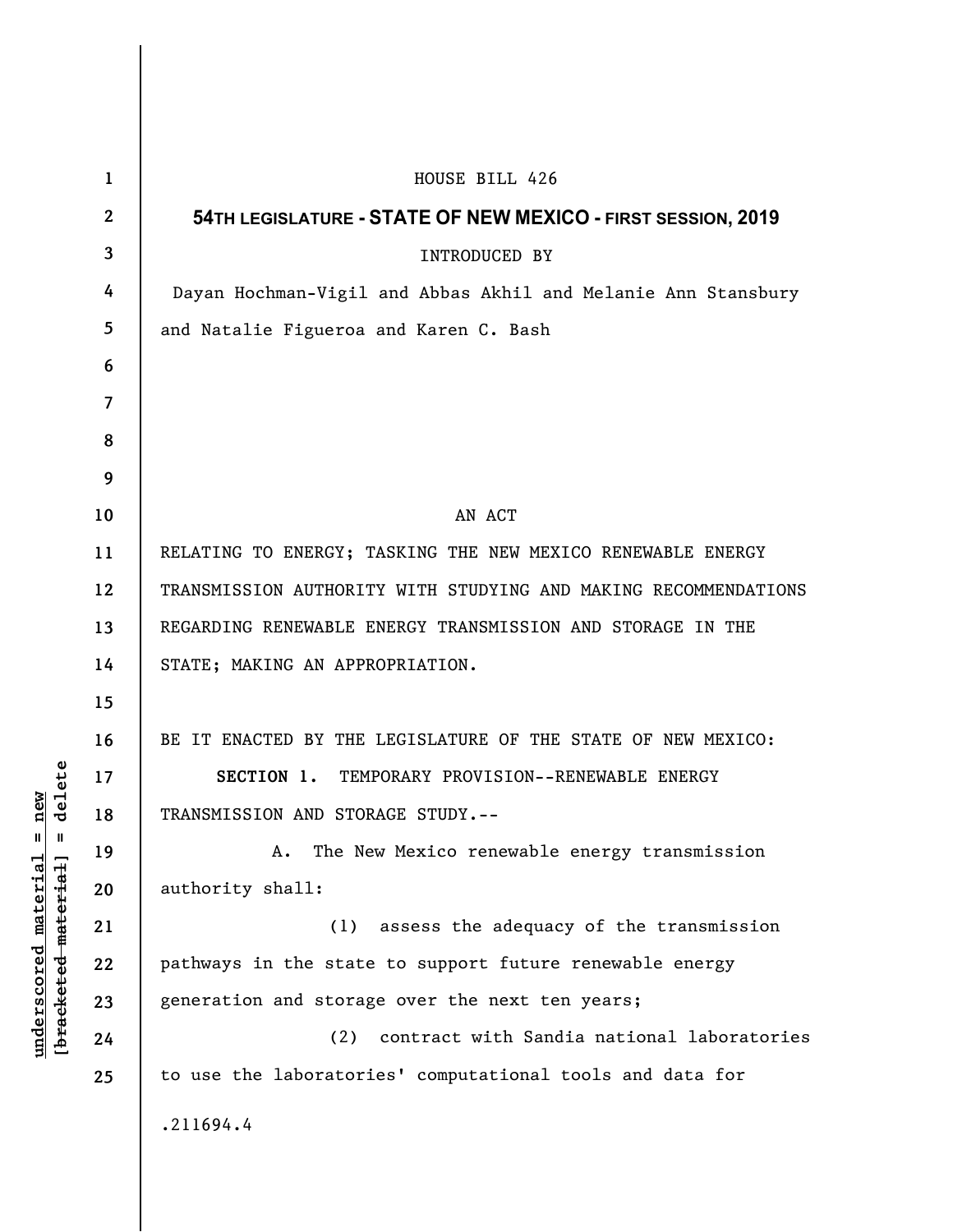**1 2 3 4 5 6 7 8 9 10 11 12 13 14 15 16 17 18 19 20 21 22 23 24 25**  valuation, sizing and placement of large wind and solar energy generation and storage plants; and (3) analyze and evaluate the adequacy of New Mexico's transmission network to transmit the electricity produced by future renewable energy sources to loads within the state and elsewhere. B. By March 1, 2020, the New Mexico renewable energy transmission authority shall conclude the assessment and prepare a report that includes: (1) the size and location of new wind and solar plants projected to be built over the next ten years; (2) the size and location of short- and longduration energy storage needed to support the projected wind and solar plants, assuming that: (a) short-duration energy storage will be used for network stability and longer-duration energy storage of up to four hours will be used for time-shifting or arbitrage purposes; and (b) the goal is to maintain a stable electric grid with high levels of renewable penetration up to eighty percent of total generation capacity available in the state in the planning horizon; (3) the adequacy of the existing transmission network to accommodate the growth of renewable electricity generation in the next ten years; and .211694.4  $- 2 -$ 

 $\frac{1}{2}$  of  $\frac{1}{2}$  and  $\frac{1}{2}$  and  $\frac{1}{2}$  and  $\frac{1}{2}$  and  $\frac{1}{2}$  and  $\frac{1}{2}$  and  $\frac{1}{2}$  and  $\frac{1}{2}$  and  $\frac{1}{2}$  and  $\frac{1}{2}$  and  $\frac{1}{2}$  and  $\frac{1}{2}$  and  $\frac{1}{2}$  and  $\frac{1}{2}$  and  $\frac{1}{2}$  an **[bracketed material] = delete**  $underscored material = new$ **underscored material = new**